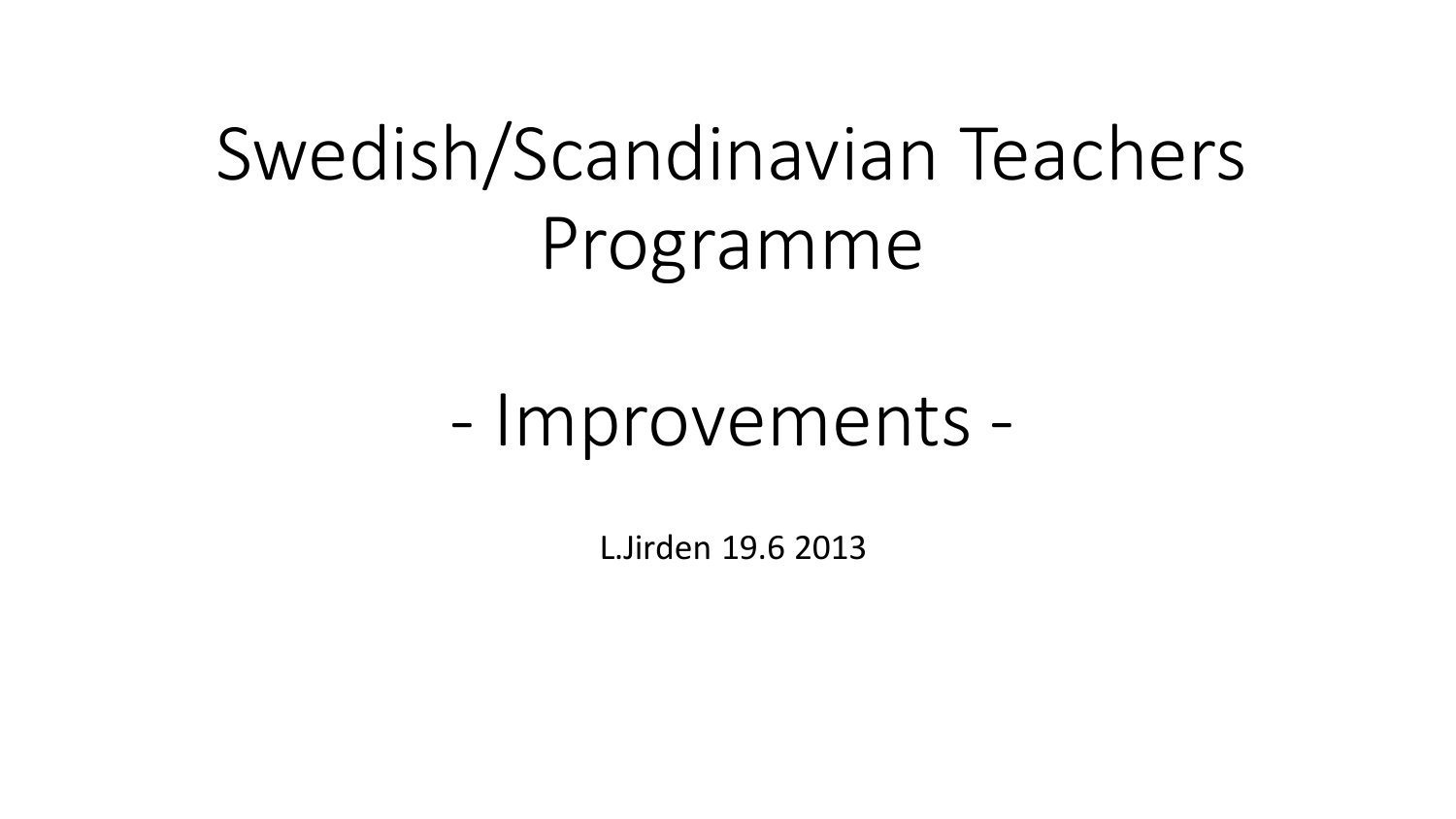# Information and Registration

- How do teachers know about the programme?
	- In general, they don't !!!
	- Via satisfied participant
	- Via CERN Education site
		- -> Teachers Programme -> National Programmes for Teachers -> Sweden -> National contact > L.Jirden …
- Needed: "National Information and Registration service"
	- Registration criteria
		- Qualification, priorities, etc.
	- Different levels
		- "Gymnasie" teachers
		- "Högstadie" teachers
		- Students
	- Payment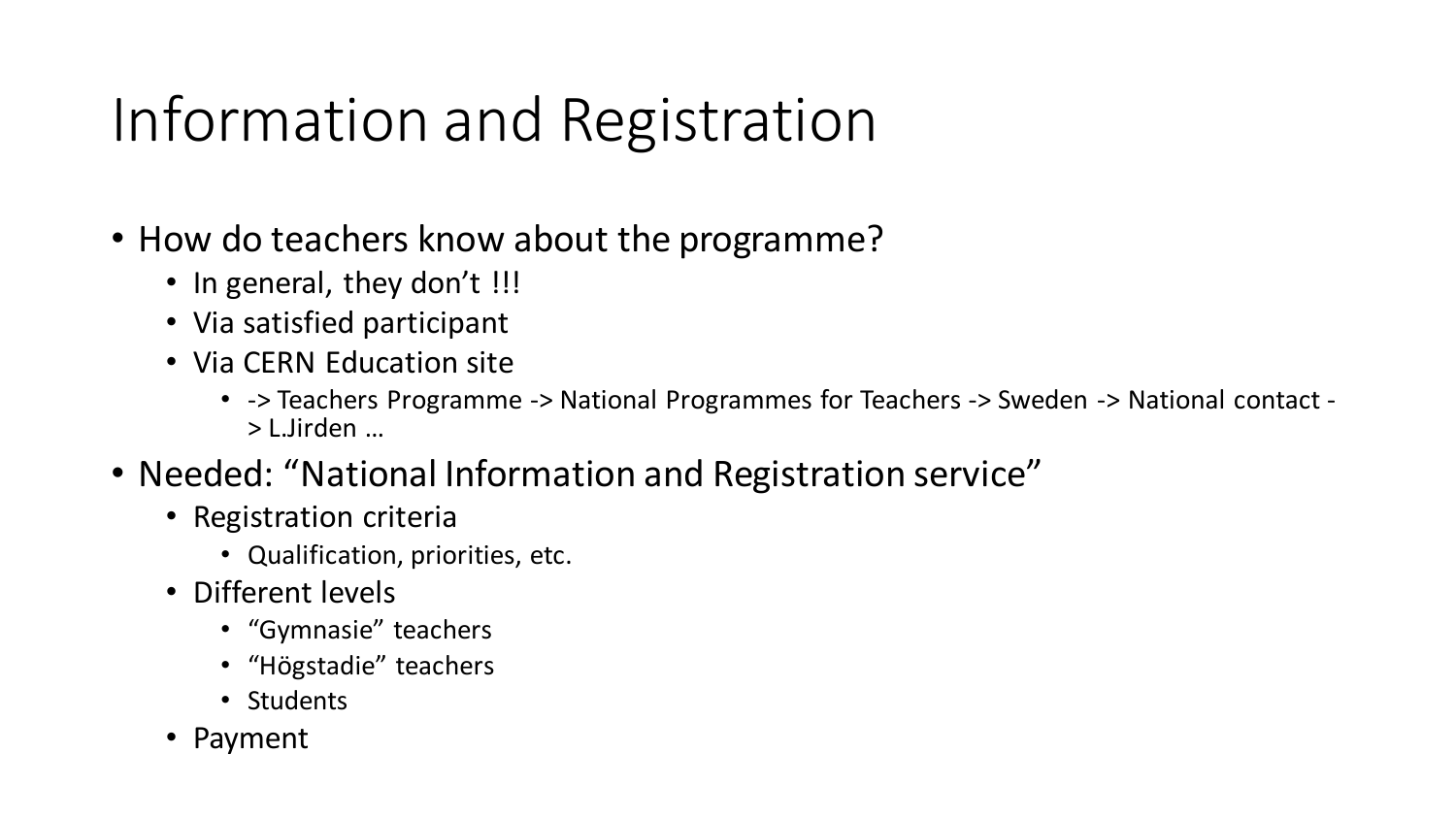# Financing

- Costs
	- Travel, accommodation, meals  $\sim$  800 CHF/person
	- Normally paid by schools/students varies from school to school
- Swedish/Scandinavian schools
	- limited budget
	- to be shared with all subjects
	- Late decisions  $\rightarrow$  complicates planning
	- teachers not replaced during a course
		- $\cdot$   $\rightarrow$  course periods restricted to end June and end October
- Other funding possible?
	- Is German trick applicable for Sweden/Scandinavia?
		- Courses for "interested people" not specifically for teachers & students
			- $\cdot$   $\rightarrow$  National Funds
			- EX. Germany: 1 M€ for 3 years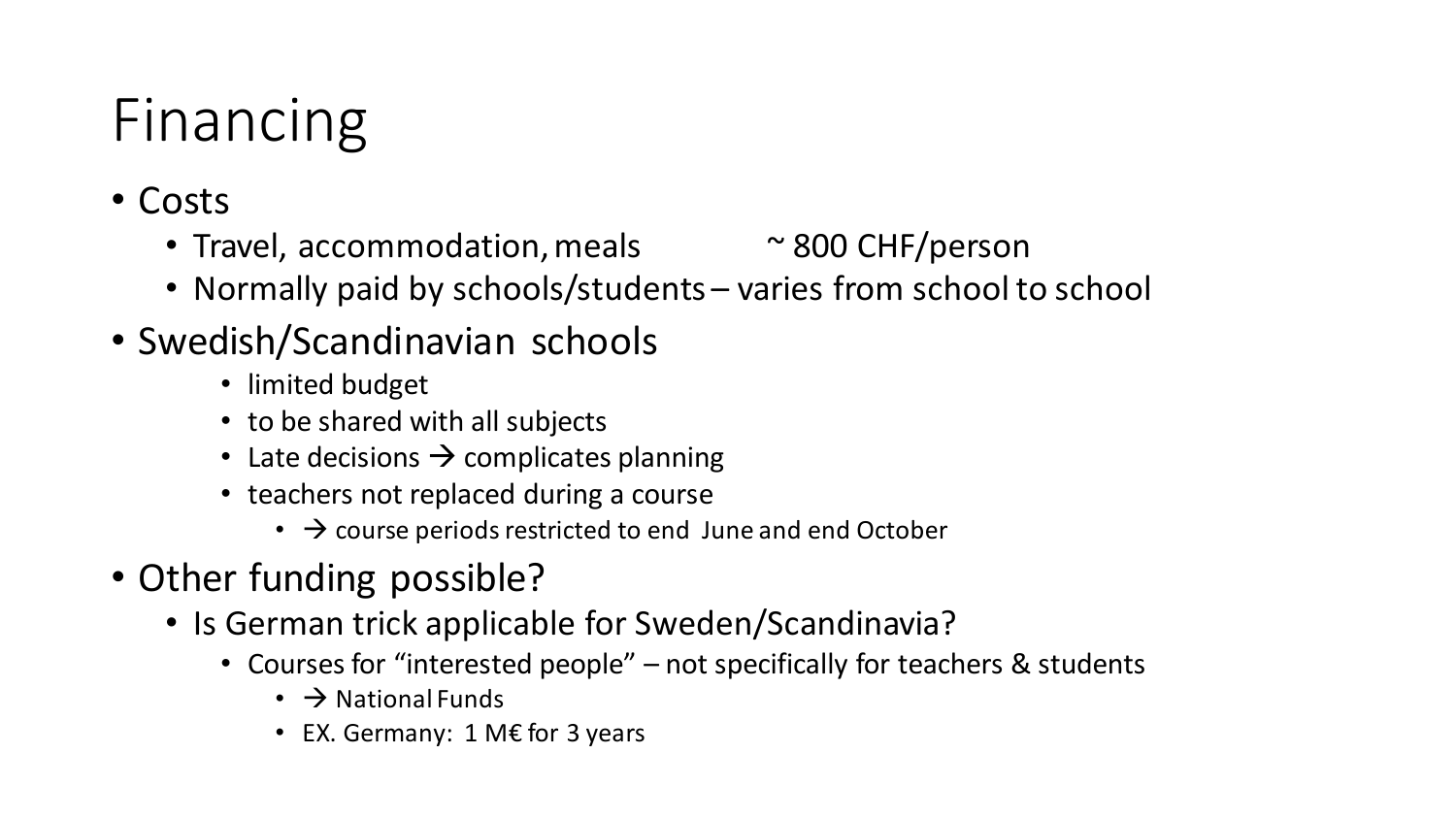#### Programme

- Course evaluation
	- In three words: Interesting Inspiring well organized
	- Liked best Cosmology/Antimatter medical applications cloud chamber
	- What to improve More breaks time to think understand
	- Follow-up **Contact for questions & support** help setting up experiments for students
	- Usefulness **Questionable**; how to apply at school
	- Conclusion **Course is excellent (4.8/5)** but support and follow-up is needed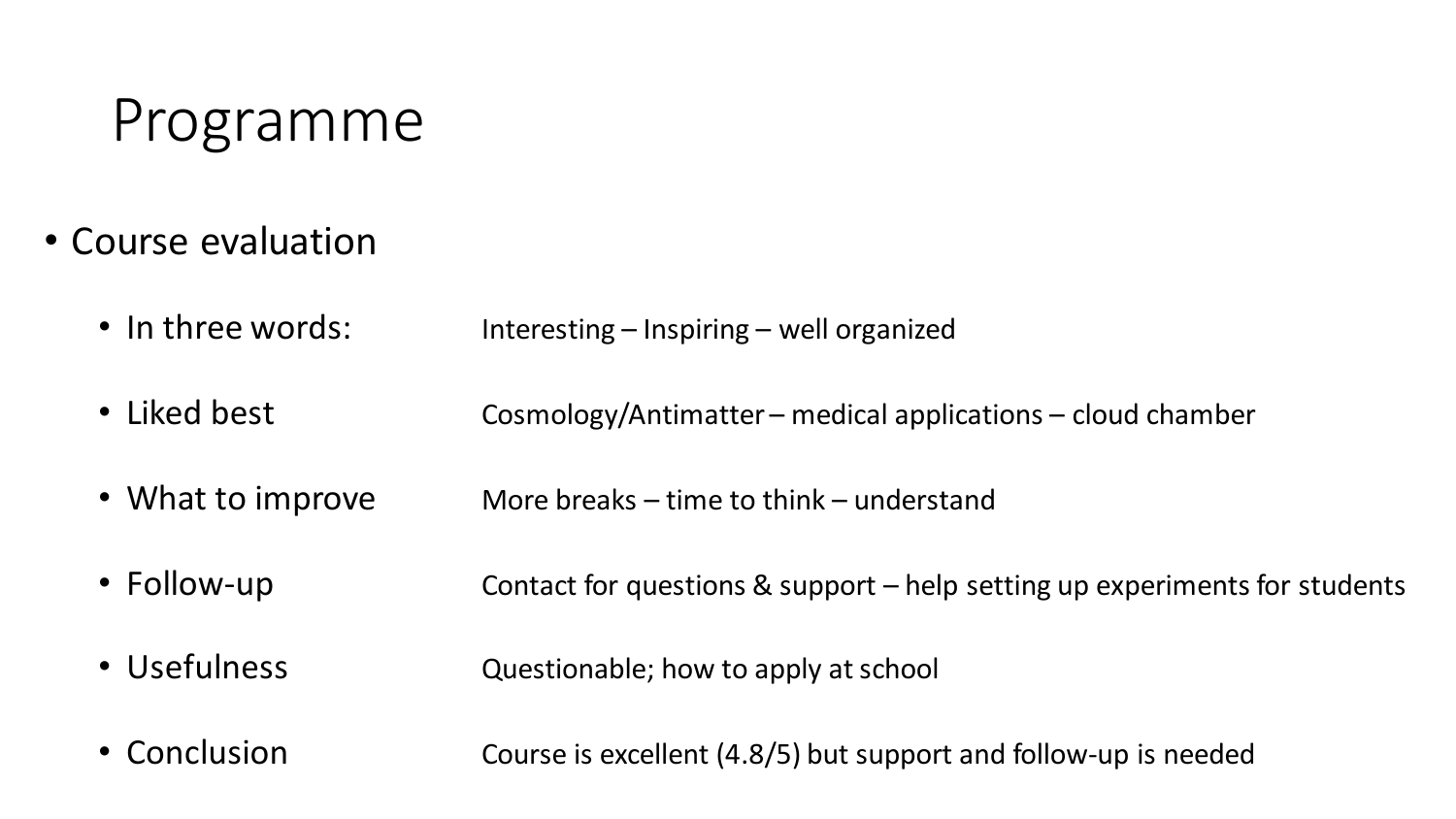# Support & follow-up

- Teaching Materials
	- Some exist on EDU site; <http://education.web.cern.ch/education/Chapter2/Intro.html>
	- In English or German Needs translation + dispatching
	- Sharing between teachers ?
- Tools for lab experiments
	- Cloud chamber description + support needed
	- Cosmic ray detection scintillator tool to be developed
	- Data analysis **ATLAS, CMS, ALICE tools to be supported at schools**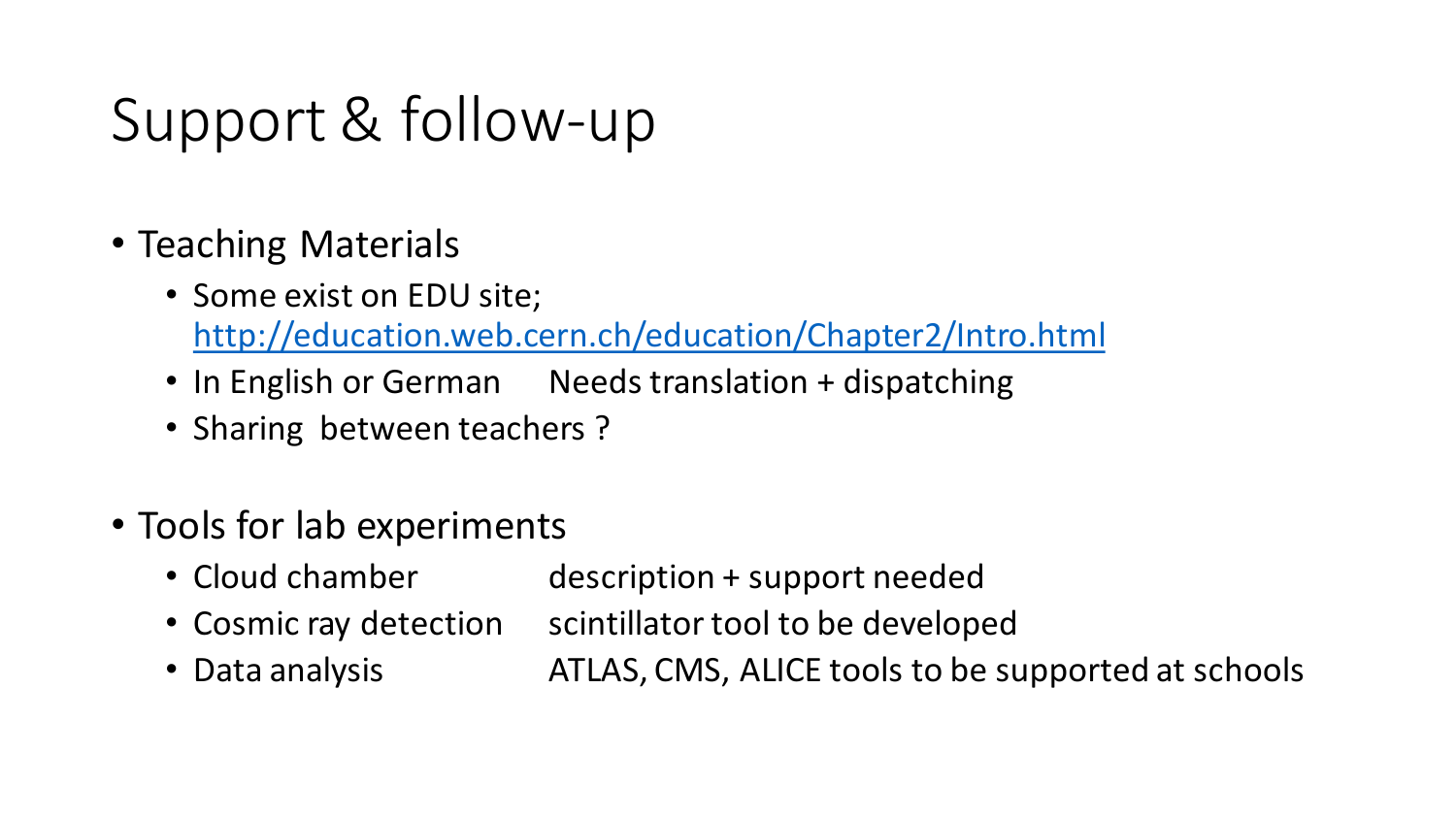# Support & Follow-up

- Is German model applicable
	- PhD students in Physics education
		- To develop tools Scandinavian lab at CERN?
		- To build and run programs
	- Particle Physics students
		- To support/run International Master Classes
		- To develop/run National Master Classes